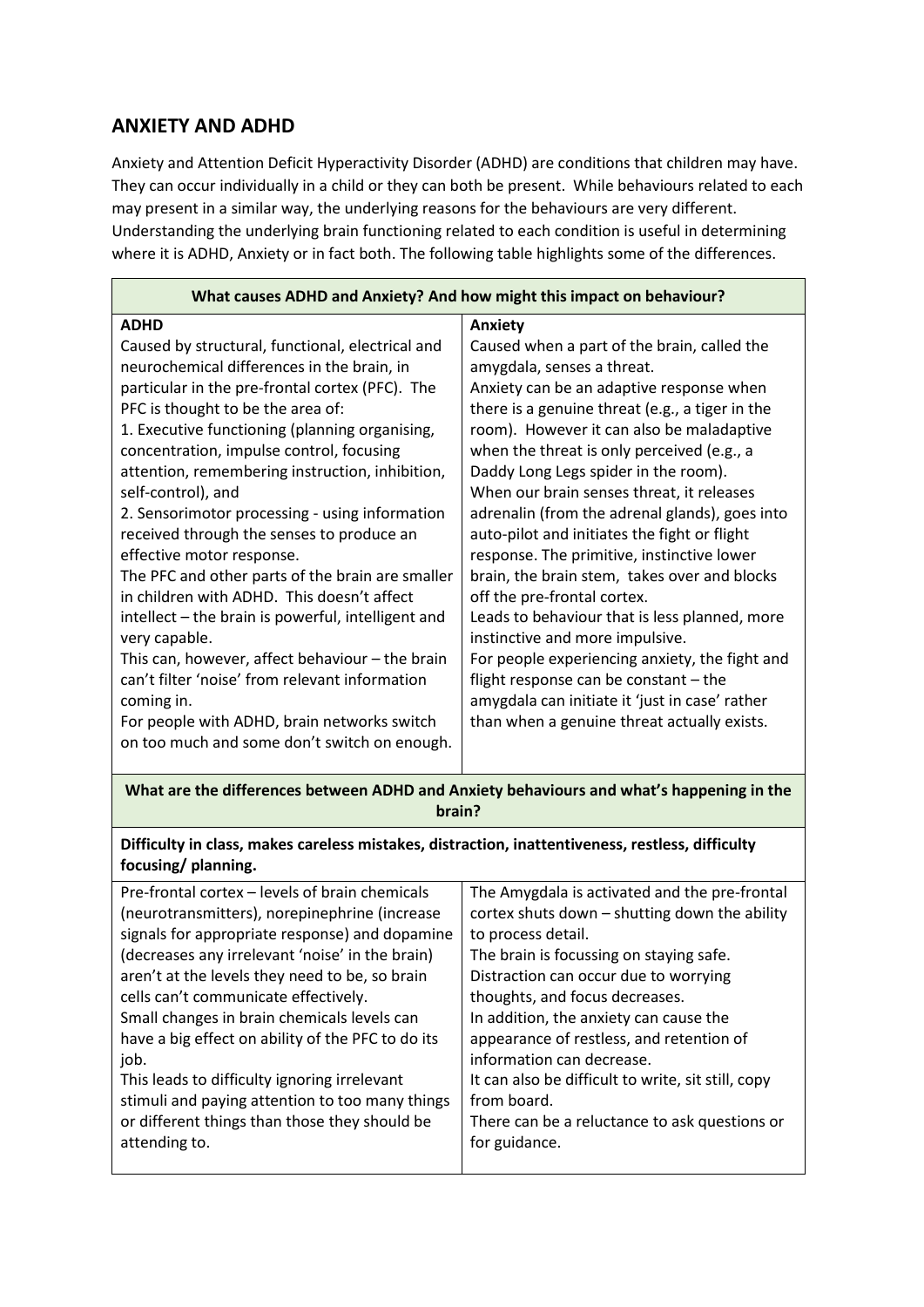| Hyperactivity, fidgeting, squirming, talking or moving too much, extra movement when doing |  |
|--------------------------------------------------------------------------------------------|--|
| simple tasks.                                                                              |  |

| The part of the brain (PFC) that should inhibit<br>and regulate physical behaviour is slower to<br>activate, there aren't enough messages to<br>instruct the body to stop or slow down. This<br>results in the hyperactive behaviours displayed<br>by people with ADHD.       | When in fight or flight mode, the body surges<br>with neurochemicals (adrenaline, cortisol)<br>making the body faster, stronger and more<br>powerful. If there is no genuine threat that<br>requires the fight / flight response then these<br>chemicals build up. This is nervous energy.<br>The energy can look like too much movement,<br>for example fidgeting, foot tapping, wringing<br>hands or pacing.                                                                                                                                                                                                 |  |
|-------------------------------------------------------------------------------------------------------------------------------------------------------------------------------------------------------------------------------------------------------------------------------|----------------------------------------------------------------------------------------------------------------------------------------------------------------------------------------------------------------------------------------------------------------------------------------------------------------------------------------------------------------------------------------------------------------------------------------------------------------------------------------------------------------------------------------------------------------------------------------------------------------|--|
| <b>Impulsive behaviour</b>                                                                                                                                                                                                                                                    |                                                                                                                                                                                                                                                                                                                                                                                                                                                                                                                                                                                                                |  |
| The developmental differences in the pre<br>frontal cortex that manages self-control mean<br>that behaviour may be more impulsive.<br>Impulsive behaviour is not 'bad behaviour'. It is<br>behaviour because the brain isn't able to do<br>exactly what it needs to be doing. | The Amygdala takes charge and the surge of<br>fight /flight chemicals send the pre-frontal<br>cortex off line so it can't calm big feelings or<br>plan a less impulsive response.<br>Once the anxiety response decreases the PFC<br>takes over again.<br>Impulsive behaviour can look like aggression -<br>a fight response.<br>Anxiety and big emotions both activate the<br>same part of the brain (Amygdala) so other<br>emotions such as anger might also be<br>switched on.<br>'Silly behaviour' which is sometimes used as a<br>mask to hide anxiety or nervousness can also<br>look like impulsiveness. |  |
| Difficulty organising tasks and activities and managing sequential tasks, disorganised work                                                                                                                                                                                   |                                                                                                                                                                                                                                                                                                                                                                                                                                                                                                                                                                                                                |  |
| Insufficient dopamine makes it difficult for the                                                                                                                                                                                                                              | The left-brain operates in logic and sequences                                                                                                                                                                                                                                                                                                                                                                                                                                                                                                                                                                 |  |

| Insufficient dopamine makes it difficult for the   | The left-brain operates in logic and sequences |
|----------------------------------------------------|------------------------------------------------|
| brain to screen out irrelevant stimuli. This       | giving structure and order to our experiences. |
| stimuli creates 'noise'.                           | The right brain is more concerned with         |
| The 'noise' can make it difficult for the brain to | emotions and the big picture. It is heavily    |
| organise thoughts, tasks or projects.              | directed by the lower brain (brain stem),      |
|                                                    | which is a major player in anxiety.            |
|                                                    | When anxious the 'emotional' brain takes       |
|                                                    | over. There is more focus on 'what does this   |
|                                                    | situation mean for me' and less for order or   |
|                                                    | logic.                                         |
|                                                    |                                                |
|                                                    |                                                |
|                                                    |                                                |
|                                                    |                                                |